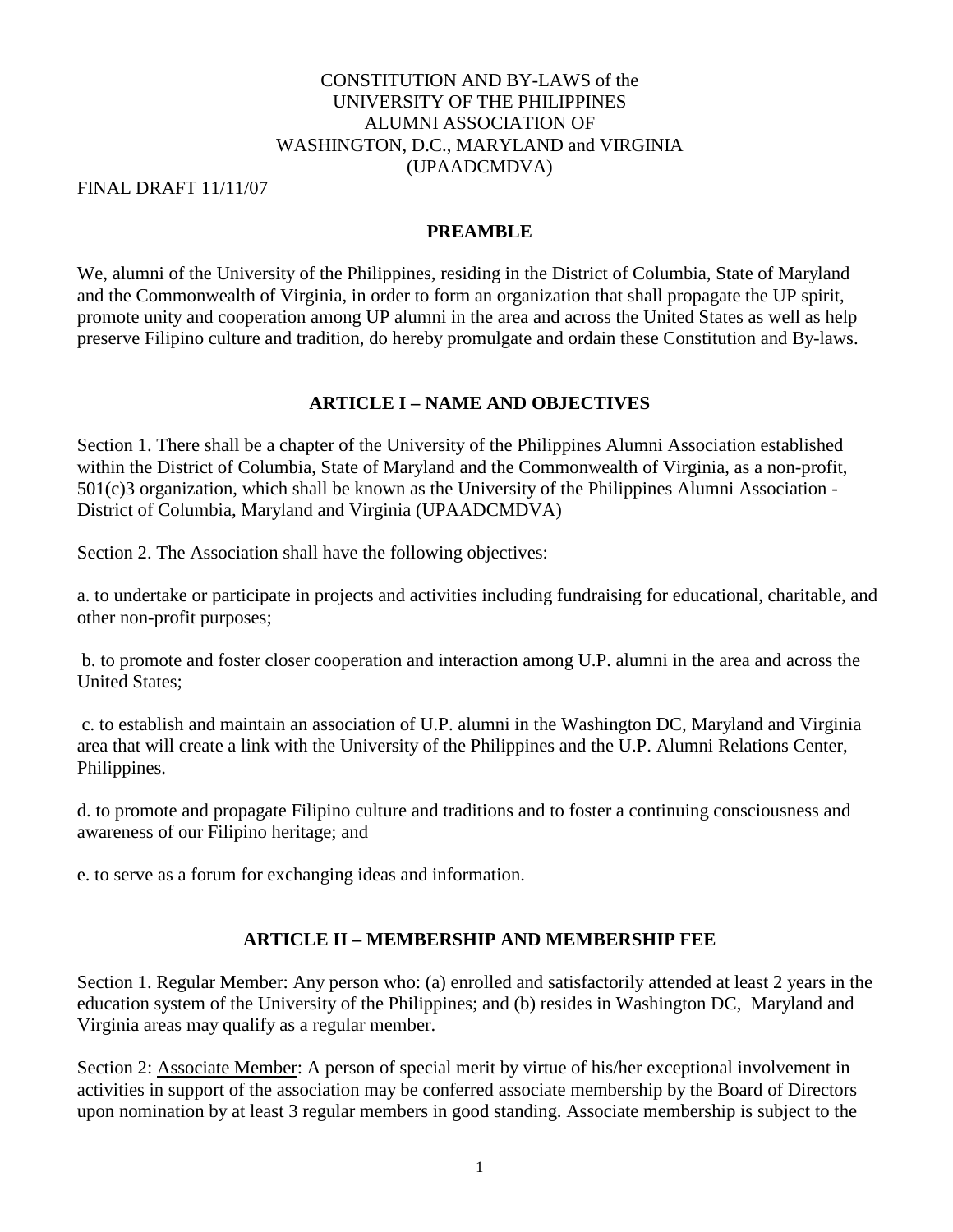payment of the membership fees and receives all rights and privileges afforded to regular members except to hold office in the association.

Section 3 Payment of the membership fee confers membership in the association with all associated rights and privileges.

- (a) An annual membership fee of \$25.00 shall be collected payable on or before the general meeting in the summer for the following calendar year. .
- (b) Lifetime membership is \$250.00.
- (c) Any change in the membership fee must be approved by a majority vote of the general membership.

# **ARTICLE III – BOARD OF DIRECTORS**

Section 1. General Powers. The power to set policies relevant to the general business affairs of the association shall be vested in the Board of Directors.

Section 2. Number and Qualifications. The number of directors of the association shall be nine (9). The immediate past president and the current president of the association shall be ex officio members of the Board. The remaining seven (7) seats in the Board shall be elected by the general membership from among members of good standing. The president serves as the chairman of the Board.

Section 3. Tenure of Office. All directors shall hold office for 2 years beginning January  $1<sup>st</sup>$  of the even numbered year and shall expire on December 31st of the following odd numbered year; unless an incoming director(s) is/are ineligible or temporarily unavailable in which case there shall be a hold-over for that particular office until such time as the incoming director becomes eligible; in which case he/she shall remain in office for the remainder of the 2-year term.

Sections 4. Regular Meeting. A regular meeting of the Board of Directors shall be held immediately before or after the general meeting of members.

Section 5. Special Meetings. Special meetings of the Board of Directors may be called by or at the request of the President or any three directors.

Section 6. Vacancies. Each director shall hold office until the next general election of board members unless sooner removed, with or without cause, by vote of the general members. Any vacancy occurring in the Board of Directors may be filled by a regular member nominated by a member of the Board and upon the affirmative vote of a majority of the remaining directors. A director elected to fill a vacancy shall serve for the unexpired term of his predecessor in office. .

### **ARTICLE IV: EXECUTIVE OFFICERS**

Section 1. Position and Duties – The Executive Officers shall be vested with the authority to conduct the official business of the Association that are consistent with its objectives and implement all policies established by the Board.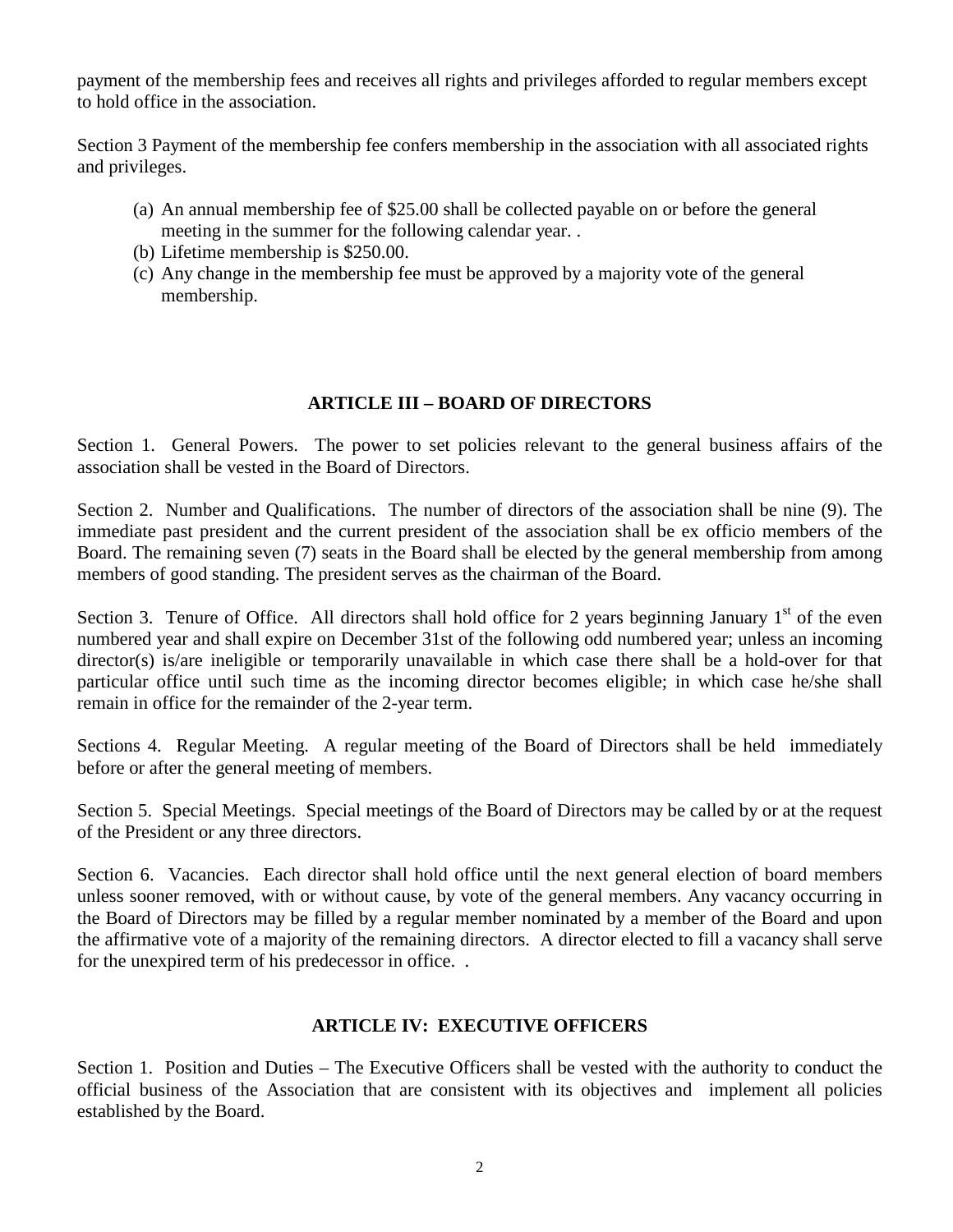- (a) President It shall be the duty of the President to be (i) the principal executive officer of the association; (ii) preside over meetings of the Executive Officers and the Board of Directors; and (iii) initiate activities necessary to realize the association's objectives.
- (b)  $1<sup>st</sup> Vice-President The 1<sup>st</sup> Vice-President shall (i) assist the President in the performance of$ his/her duties; and (ii) shall assume the duties and responsibilities of the later in the event of his/her absence or incapacity.
- (c)  $2<sup>nd</sup> Vice-President The 2<sup>nd</sup> Vice-President shall (i) assist the President and the 1<sup>st</sup> Vice-$ President in the performance of their official duties and (ii) shall assume the duties of the  $1<sup>st</sup>$ Vice-President in the event of his/her absence or incapacity.
- (d) Secretary The Secretary and shall act as the administrative officer of the Association. The Secretary shall provide administrative and secretarial support to the President by: (i) ensuring that all correspondence addressed to the President shall be read and replies drafted for the signature of the President. (ii) organizing scheduling and notifying the Officers and/Membership of general or special meetings; (ii) preparing agenda and taking down Minutes at the meeting; (iii) distributing/mailing announcements/letters to the Membership; assisting standing or ad hoc committees in their respective projects; and (iv) in close coordination with the Membership Director, maintaining an up-to-date Membership Directory. As deemed necessary by the incumbent, an Assistant Secretary may be appointed by the President subject to the approval by the Board. The Assistant Secretary shall assist the Secretary in the performance of his/her duties.
- (e) Treasurer The Treasurer shall be responsible for: (i) collecting, safeguarding and accounting for whatever fees, contributions or funds due and payable to the Association; (ii) preparing and submitting an annual financial report to the Membership; (iii) presenting a financial report after the completion of a project undertaken by the Association and (iv) preparing and submitting reports required of non-profit 501(c) 3 organizations.. As deemed necessary by the incumbent, an Assistant Treasurer may be appointed by the President subject to the approval by the Board. The Assistant Treasurer shall assist the Treasurer in the performance of his/her duties.
- (f) Auditor The Auditor shall (i) audit the financial records of the Association; (ii) determine whether proper procedures have been strictly followed in the auditing process; (iii) submit within a reasonable time a written report of said audit, and (iv) review and validate the accuracy of reports required of 501(c) 3 organizations. As deemed necessary by the incumbent, an Assistant Auditor may be appointed by the President subject to the approval of the Board. The Assistant Auditor shall assist the Auditor in the performance of his/her duties.
- (g) Legal Counsel The Legal Counsel will be appointed by the President subject to the approval of the Board. The Legal Counsel shall assist the Executive Officers and the Board of Directors as called upon.

Section 2. Tenure of Office. All executive officers shall hold office for 2 years beginning January  $1<sup>st</sup>$  of an even numbered year and shall expire on December 31st of the following odd numbered year; unless an incoming officer(s) is/are ineligible or temporarily unavailable in which case there shall be a hold-over for that particular office until such time as the incoming officer becomes eligible; in which case he/she shall remain in office for the remainder of the 2-year term.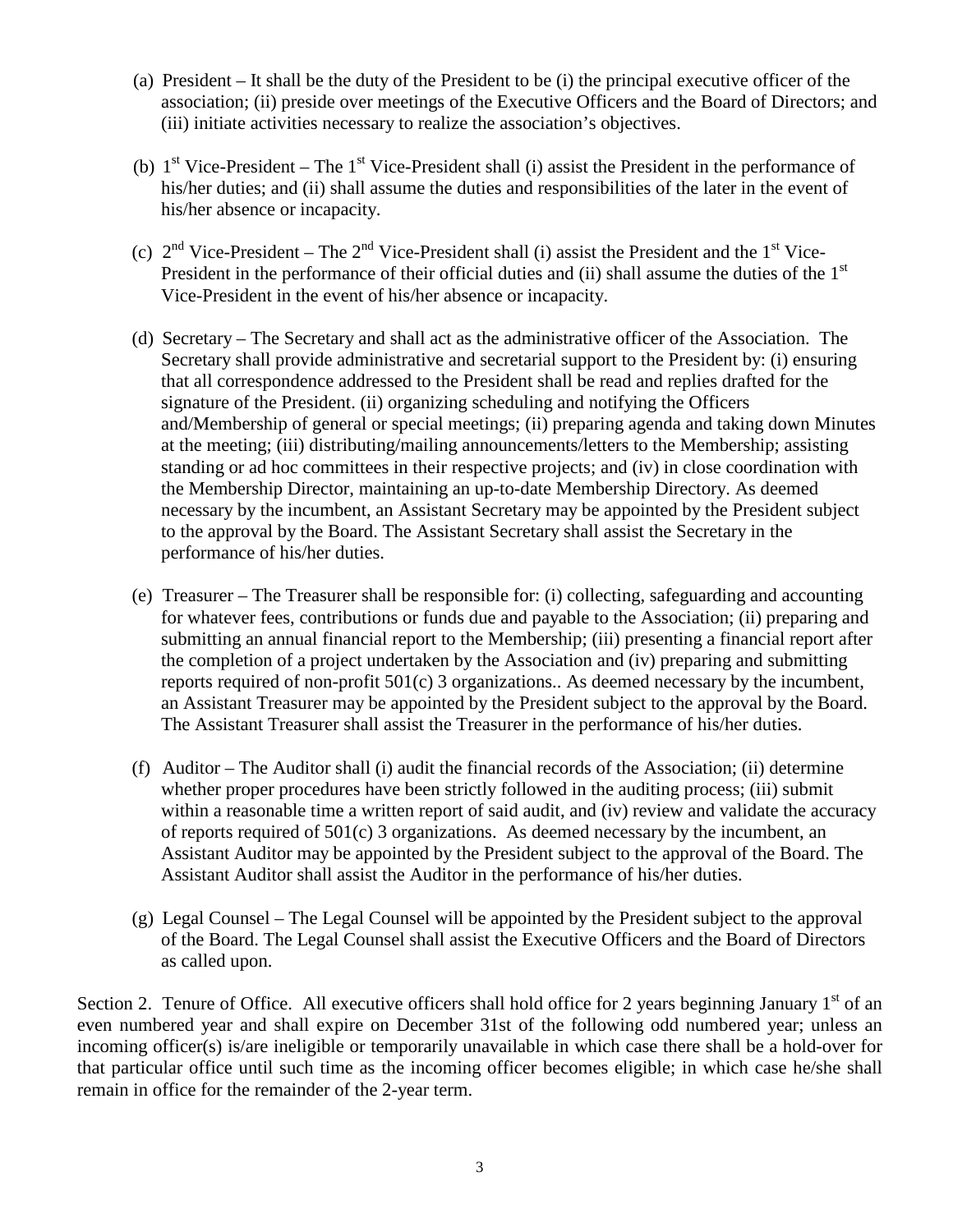Section 3. Vacancies. Each executive officer shall hold office until the next general election of executive officers unless sooner removed, with or without cause, by vote of the Board of Directors. Any vacancy occurring in the Executive Officers may be filled by a regular member duly nominated by one of the officers and upon the affirmative vote of a majority of the Board of Directors. An executive officer elected to fill a vacancy shall serve for the unexpired term of his predecessor in office.

### **ARTICLE V – ASSOCIATION COMMITTEES**

Section 1. The following Standing Committees shall be maintained. All Standing Committees shall regularly report to the Membership in a special or general meeting.

:

- (a) Community and Social Relations Committee (CSRC) The CSRC shall be responsible for promoting interaction within the Association and the general public. It shall network with the Philippine Embassy as well as with other Filipino American organizations to keep UPAADCMDVA abreast with the activities in the community.
- (b) Membership Committee The Membership Committee shall (i) maintain an accurate, complete and current record of all the Association's members; (ii) notify a member – either verbally or in writing of non-payment or late payment of dues and/or charges; (iii) actively recruit new members; and (iv) turn over to the Treasurer, all monies collected for which the Treasurer shall issue proper receipts.
- (c) Grants Management Committee The Grants Management Committee shall (i) maintain an accurate, complete and current record of all the Association's sponsored grants; (ii) maintain correspondence with the grantees; (iii) manage the Association's sponsored grants with the appropriate UP organizations.
- (d) Finance Committee The Finance Committee shall (i) formulate, plan and propose activities that will generate funds for the association's projects under provisions allowed by the by-laws; (ii) work with the other association's committees to coordinate such activities that generate funds, and (iii) turn over to the Treasurer, all monies collected for which the Treasurer shall issue proper receipts.

Section 2. At the President's initiative or upon recommendation, proposal or suggestion of a majority of the membership there shall be created special ad hoc committees to assist the executive officers in the discharge and/or implementation of the objectives and specific projects of the Association. Any committee formed under this provision of the by-laws shall continue until the projects and/or purposes for which they were created have been finished or accomplished. The following are provisional committees that will be created when the need arises.

(a) Election Committee – The Election Committee shall consist of the current president and 3 UPAA members of good standing to be designated by the President. Before June 30 of every odd numbered year, the committee shall accept nominations for the Executive Officers and Members of the Board and shall prepare the slate of candidates. During the summer meeting of that year, the committee will manage the election and ensure that every paid member is afforded the opportunity to participate in the selection of the Executive Officers and Members of the Board of Directors. The votes shall be counted at the summer general meeting called for this purpose and the results immediately made known. All members of the committee must certify the election results. Candidates for the Board of Directors or the Executive Officers may not serve in this committee.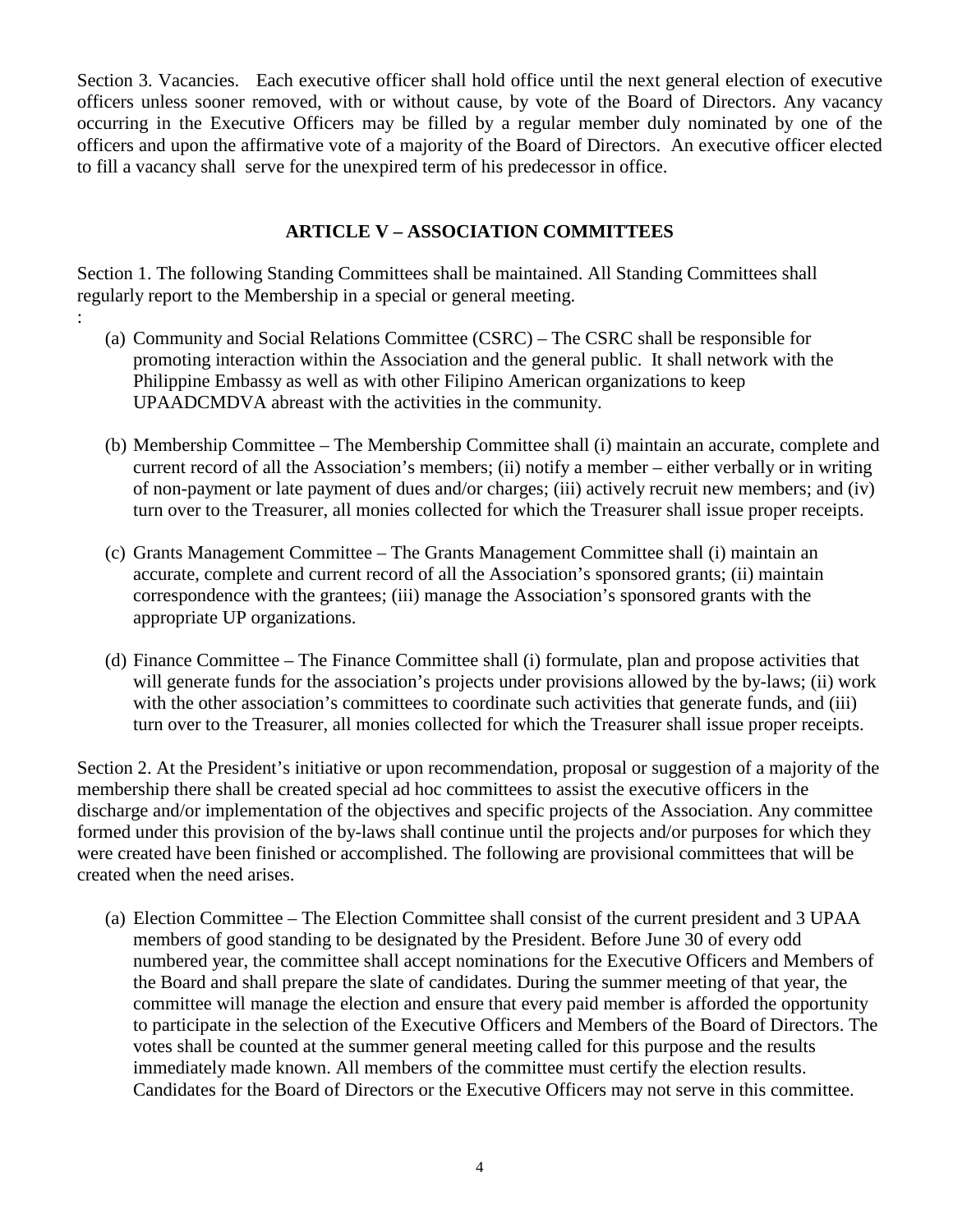(b) By-Laws Committee – The By-Laws Committee shall manage any proposed amendments to the association's constitution and by-laws and administer the process for addressing and implementing such proposed changes.

## **ARTICLE VI – MEETINGS**

Section 1. The association shall have general meetings two times a year to be held in the summer and the winter. Special meetings may be held as often as necessary on such date and time as the officers may determine or at the request of at least 5 paying members.

Section 2. Any question or issue brought to the Body or the Officers for resolution shall be decided by a simple majority vote of the members present.

Section 3. A majority of the members of the Board of Directors shall constitute a quorum in a meeting for members of the Board. A majority of the members of the Executive Officers shall constitute a quorum in a meeting of executive officers. Attendance of at least twenty (20) members in good standing who are current in their membership fees shall constitute a quorum in a general membership meeting.

# **ARTICLE VII – HOUSE RULES**

Section 1. As a general rule, the order of business in any meeting shall be the following: (i) call to order by the President; (ii) determination of a quorum; (iii) reading , discussion as appropriate, and approval of the Minutes; (iv) consideration of reports; (v) unfinished business; (vi) new business; (vii) other matters; and (viii) adjournment.

Section 2. All questions of procedure not specifically covered by the By-Laws shall be resolved in accordance with the fundamental rules in the "Roberts Rules of Order".

Section 3. UPAADCMDVA's By-Laws shall take effect immediately upon approval by the simple majority vote of the paying members in good standing present in a general or special meeting called for that purpose.

Section 4. Any paying member may initiate, propose or sponsor an amendment to the By-laws. Such amendment shall be in writing and presented in a regular or special meeting called for this purpose and shall be approved by a vote of two thirds of the paying members present and voting.

Section 5. No member shall be allowed to vote by proxy.

### **ARTICLE VIII – PROHIBITED ACTIVITIES**

Section 1. The Association shall not conduct activities inconsistent with the its objectives (Article I, Sec. 2) nor shall the Association participate in any partisan political campaign, including the publication and distribution of statements on behalf of, or in opposition to, any candidate for public office. This does not prohibit members from engaging in such activities.